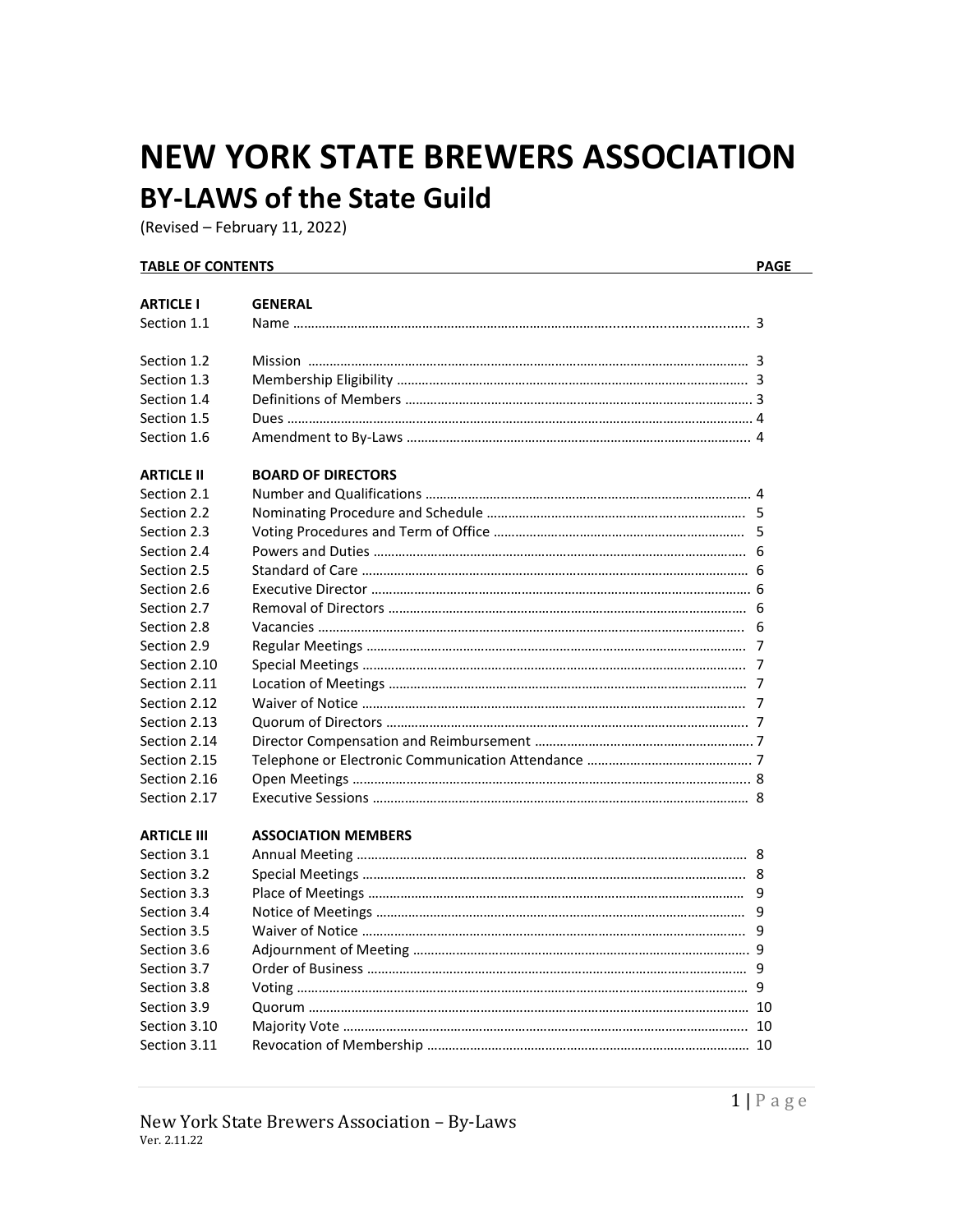#### **TABLE OF CONTENTS PAGE**

**ARTICLE IV OFFICERS**

| Section 4.1       |                   |  |
|-------------------|-------------------|--|
| Section 4.2       |                   |  |
| Section 4.3       |                   |  |
| Section 4.4       |                   |  |
| Section 4.5       |                   |  |
| Section 4.6       |                   |  |
| Section 4.7       |                   |  |
| Section 4.8       |                   |  |
| <b>ARTICLE V</b>  | <b>RECORDS</b>    |  |
| Section 5.1       |                   |  |
| <b>ARTICLE VI</b> | <b>COMMITTEES</b> |  |
| Section 6.1       |                   |  |

#### **ARTICLE VI COM** Section 6.1 Committee Formation ……………………………………………………………………………………... 12 Section 6.2 Meetings …………………………………………………………………………………………………………. 12 Section 6.3 Executive Committee …………………………………………………………………………..………….. 12 Section 6.4 Governance Committee …………………………………………………………………………………… 12

## **ARTICLE VII MISCELLANEOUS**

| Section 7.1 |  |
|-------------|--|
| Section 7.2 |  |
| Section 7.3 |  |
| Section 7.4 |  |
| Section 7.5 |  |
| Section 7.6 |  |
| Section 7.7 |  |
|             |  |

Section 6.5 Finance Committee ……………………………………………………………………………………….... 12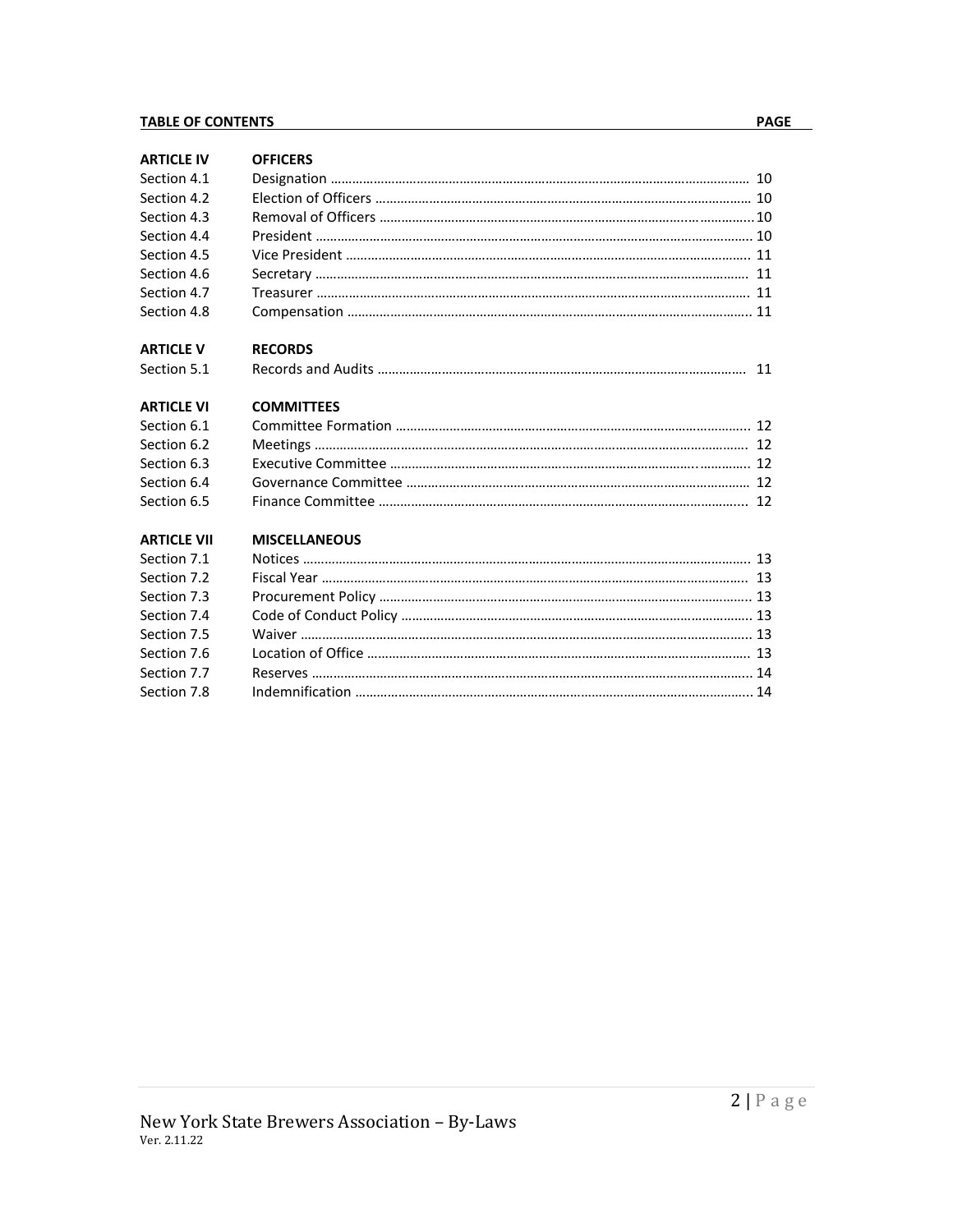# **INTRODUCTION**

The foregoing constitutes the Bylaws of the New York State Brewers Association, a New York State 501(c)6 not-for-profit corporation, representing the craft beer industry in the State of New York.

# **ARTICLE I**

### **GENERAL**

### **Section 1.1 - Name.**

The name of the corporation is the New York State Brewers Association [hereinafter "NYSBA"].

### **Section 1.2 - Mission.**

The New York State Brewers Association is organized for the purpose of promoting craft brewing in New York State. The mission and purpose of the NYSBA is to represent, protect and promote its members and to further educate and inform the public about the NY craft brewing industry and its vital role in New York State as an economic engine which promotes agriculture, manufacturing, and tourism.

## **Section 1.3 – Membership Eligibility.**

Any individual over 21, corporate entity or partnership which possesses a valid "Brewers Notice" issued by the Tax and Trade Bureau of the US Treasury, as well as a valid brewers license to manufacture beer in the State of New York as issued by the New York State Liquor Authority, and in the case of Associate/Allied or Enthusiast members, any individual over 21, corporate or partnership entity in good standing shall be entitled to membership in the NYSBA upon payment of the annual dues thereof.

#### **Section 1.4 – Definitions of Members.**

## (1) CRAFT BREWERY MEMBER

Any individual, corporate entity, or partnership which owns and operates a brewery in New York State, with annual beer production of less than 15,000 Barrels and is in good standing and full conformity with all federal, state and local codes and regulations, shall be defined as a Craft Brewery Member. Craft Brewery Members shall have voting privileges.

#### (2) FARM BREWERY MEMBER

Any individual, corporate entity or partnership which owns and operates a Farm Brewery in New York State, and is in good standing and full conformity with all federal, state and local codes and regulations that govern such operation, shall be defined as a Farm Brewery Member. Farm Brewery Members shall have voting privileges.

#### (3) REGIONAL BREWERY MEMBER

Any individual, corporate entity or partnership which owns and operates a brewery in New York State, with annual beer production of more than 15,000 Barrels and is in good standing and full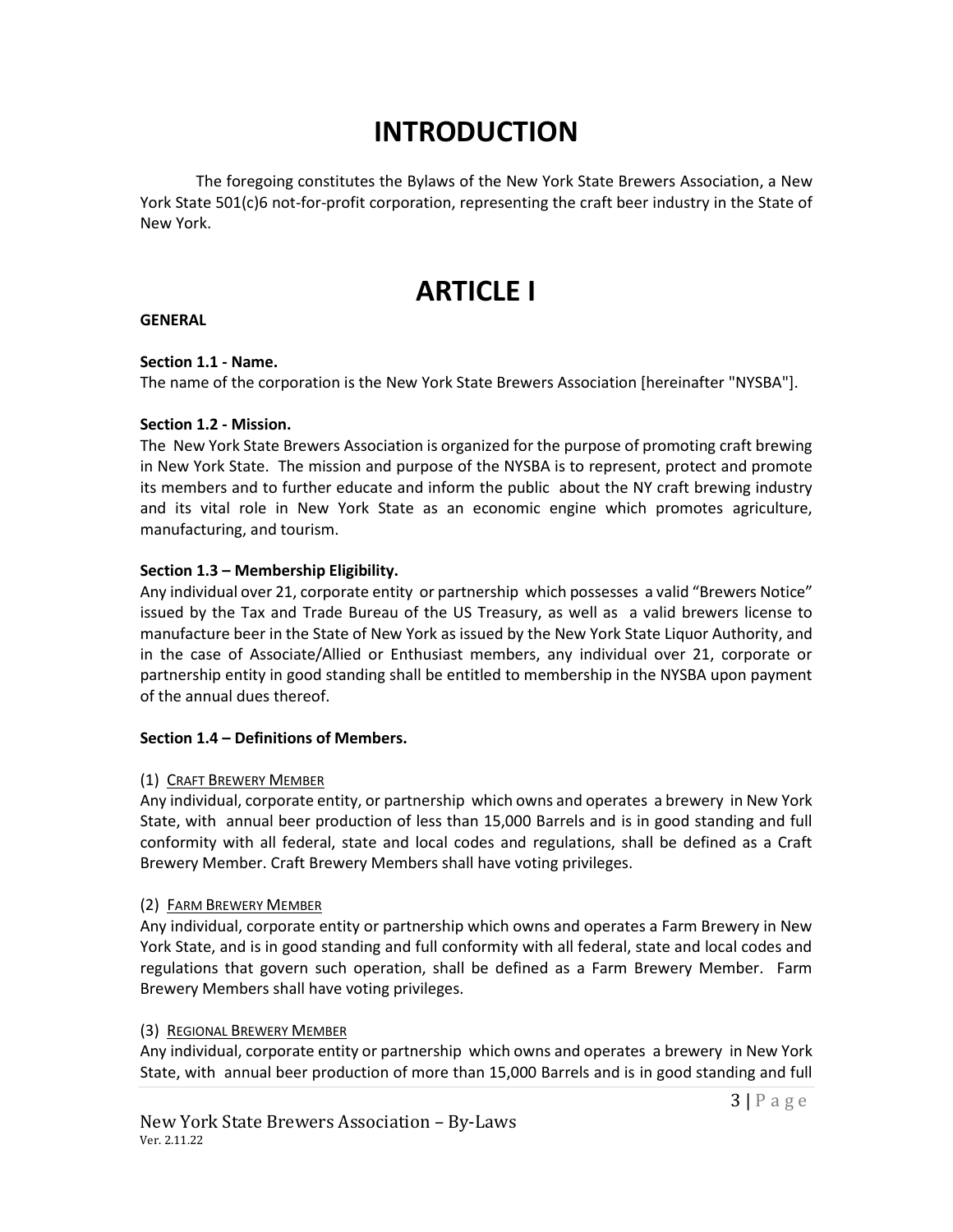conformity with all federal, state and local codes and regulations, shall be defined as a Regional Brewery Member. Regional Brewery Members shall have voting privileges.

## (4) BREW PUB MEMBER

Any individual, corporate entity or partnership which owns and operates a brew-pub in New York State and is licensed by New York State Liquor Authority as such and is in good standing and full conformity with all federal, state and local codes and regulations, shall be defined as a Brew Pub Member. Brew Pub Members shall have voting privileges.

## (5) ASSOCIATE/ALLIED MEMBER

Any individual, corporate entity or partnership which offers products or services to the brewing industry shall be defined as an Associate/Allied Member. Associate/Allied Members shall NOT have voting privileges.

## (6) ENTHUSIAST MEMBER

Any individual over 21 years of age may become an Enthusiast Member. Enthusiast Members shall NOT have voting privileges.

# (7) BREWERY IN PLANNING MEMBER

Any individual over 21 years of age or partnership which is in the planning stages of opening a brewery in New York State, in good standing and full conformity with all federal, state and local codes and regulations, shall be defined as a Brewery in Planning Member. Brewery in Planning Members shall have NOT have voting privileges.

## **Section 1.5 – Dues.**

The annual dues for members of the NYSBA shall be in such amount and payable upon such terms as determined and provided by the Board of Directors of the NYSBA.

## **Section 1.6 – Amendments to By-Laws.**

These By-Laws may be amended with a 75% majority vote of the Board of Directors at any Regular Meeting of the Board of Directors, or at any Special Meeting of the Board of Directors if notice of such amendment is contained in the notice of such Special Meeting. Any amendment shall then be ratified by a simple majority vote of the NYSBA membership present at the Annual Meeting following such approved endorsement by the Board of Directors.

# **ARTICLE II**

## **BOARD OF DIRECTORS**

# **Section 2.1 - Number and Qualification.**

The affairs of the NYSBA shall be governed by a Board of Directors which shall consist of ELEVEN seats, NINE of which are tied to geographic regions and TWO "At-large" seats that are not required to be tied to a geographic region. The NINE geographic seats shall be defined as follows:

(1) WNY: (Erie, Niagara, Orleans, Chautauqua, Cattaraugus, Genesee, Wyoming),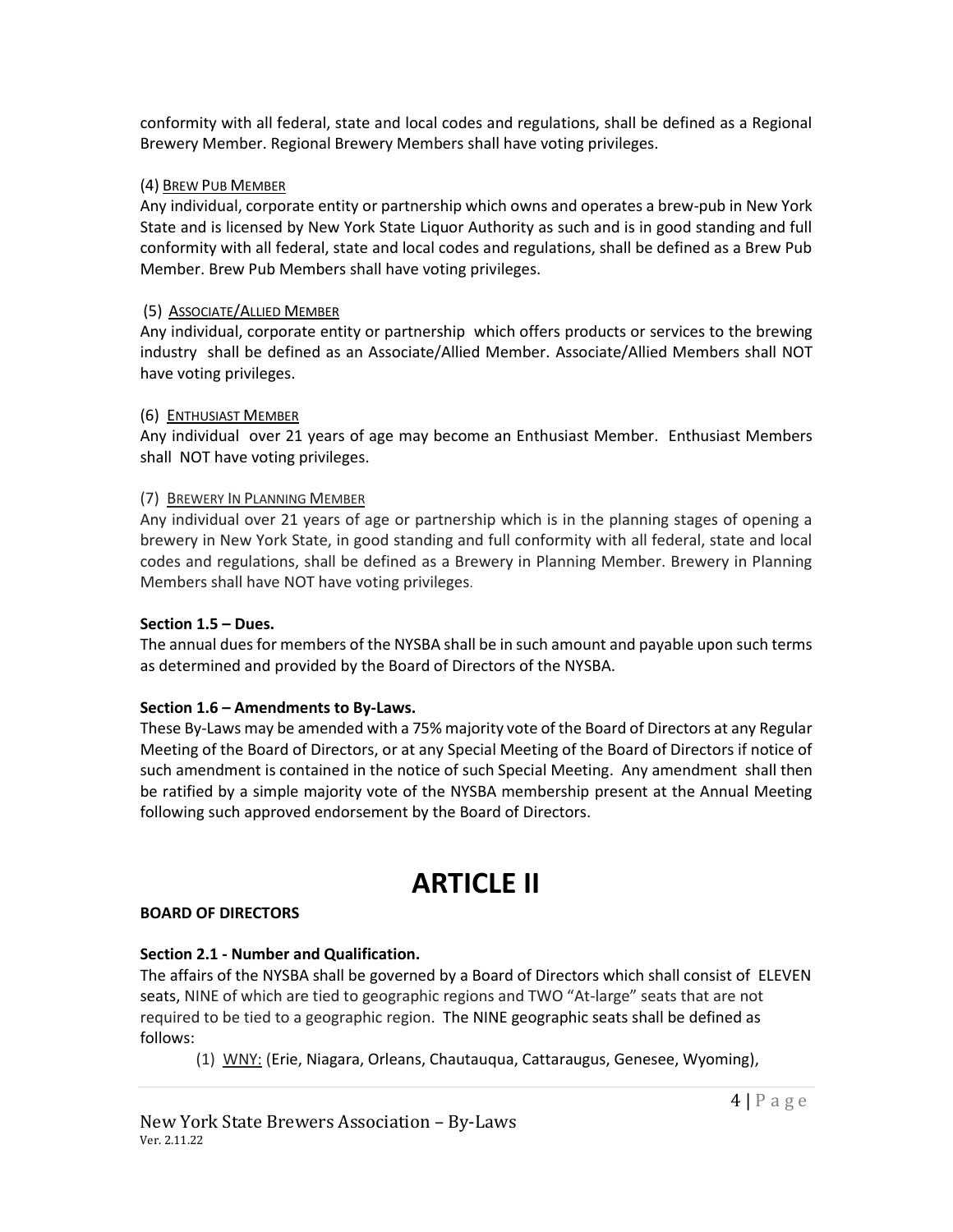(2) W-Central: (Monroe, Livingston, Allegany, Wayne, Ontario, Yates, Steuben, Chemung),

(3) E-Central: (Jefferson, Oswego, Seneca, Onondaga, Cayuga, Cortland, Schuyler, Tioga, Thompkins),

(4) Northeast: (St. Lawrence, Franklin, Clinton, Lewis, Herkimer, Hamilton, Essex, Warren),

(5) Capitol Region: (Washington, Fulton, Saratoga, Montgomery, Schenectady, Albany, Rensselaer),

(6) Central: (Oneida, Madison, Chenango, Broome, Otsego, Schoharie, Delaware),

(7) Hudson Valley: (Greene, Columbia, Sullivan, Ulster, Dutchess, Orange, Putnam, Westchester, Rockland),

(8) NYC: (Brooklyn, Kings, NYC, Queens, Richmond),

(9) Long Island: (Nassau & Suffolk).

The term for each geographic region shall be for a period of 3 years. The term of each "At-large" seat shall be for a period of 2 years. No person, other than a NYSBA Craft Brewery, Farm Brewery, Regional Brewery or Brew Pub member in good standing may serve as Board Member. Further, only one person per independent brewery, with no corporate affiliation to another sitting Director's brewery may serve on the Board of Directors.

# **Section 2.2 – Nominating Procedure and Schedule.**

Any qualified NYSBA member may be nominated to run for election to the Board of Directors for the region in which their principal offices are located. Self-nomination is permitted. Nominations for available seats shall be accepted beginning October  $1<sup>st</sup>$  of each year and remain open for 21 days (10/1 to 10/21). Immediately thereafter on October 23<sup>rd</sup>, the NYSBA shall email all members in the regions where voting will occur that year, the name(s) of all nominated persons and provide a period of days thereafter for voting to occur until the Second Tuesday of November.

# **Section 2.3 - Voting Procedure for Directors and Term of Office.**

# NINE GEOGRAPHIC REGION DIRECTORS.

A qualified candidate for each geographic region of the Board of Directors shall be elected by a majority vote of the NYSBA voting members from that region by electronic ballot cast electronically by appropriate application chosen by the Governance Committee. Results of the voting shall be tabulated and results announced immediately thereafter. The NYSBA shall thereafter publish the names of the newly elected Board Members to all NYSBA members no later than Dec 1st and in time for the newly elected member to participate in the next scheduled board of directors meeting. The term of each director of the board shall be for a period of three (3) years. The expiration of the directors terms shall be staggered so that each year, three directors positions shall be filled. The schedule of elections for the NINE geographic regions shall begin as follows and reoccur every three years:

W-Central, Capital & Hudson Regions – 2016, 2019, 2022, 2025, etc. Northeast, Central & Long Island Regions – 2017, 2020, 2023, 2026, etc.

WNY, E-Central & NYC Regions – 2018, 2021, 2024, 2027, etc.

At each annual election, the NYSBA Voting Members or their duly qualified proxies may cast one vote for each vacancy. Directors shall not serve more than three consecutive terms as a director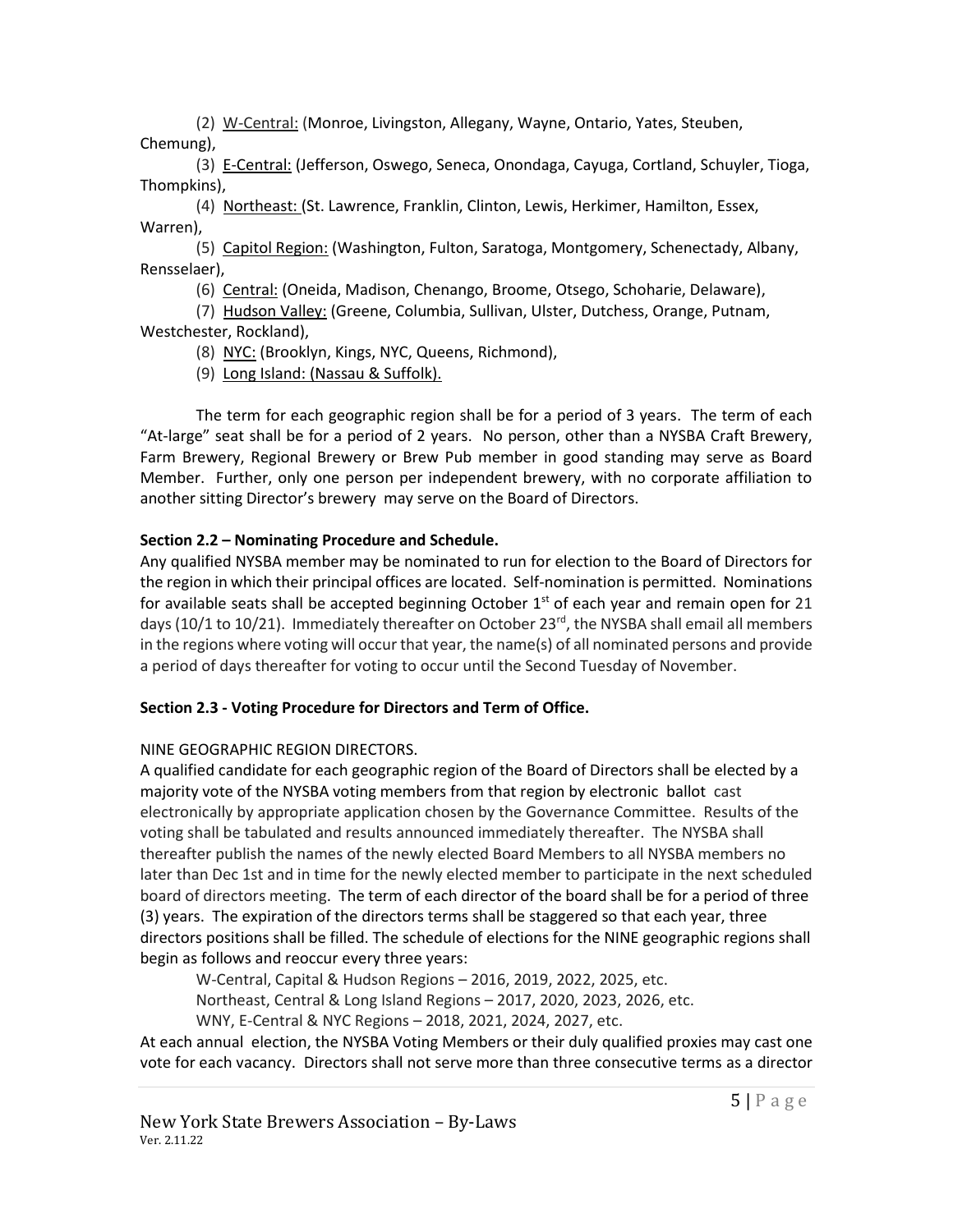unless a vacancy exists with no replacement or as otherwise approved by the Board of Directors.

# TWO AT-LARGE DIRECTORS.

Qualified candidates for the At-Large member of the Board, shall be nominated by the Board of Directors within 7 days immediately following the Second Tuesday of November. Within 10 days thereafter, the Governance Committee shall review, "vet" and finalize two at-large candidate appointments and disclose same to the full Board of Directors who shall then vote for one candidate appointment within 4 days thereafter. The NYSBA shall immediately thereafter publish the name of the newly appointed At-Large member to all NYSBA members no later than Dec 1st and in time for them to participate in the next scheduled board of director meeting. The term of each At-Large Director shall be for a period of two (2) years. The expiration of the At-Large Director terms shall be staggered so that each year, ONE (1) At-Large director position shall be filled. At-Large directors shall not serve more than a four (4) year consecutive term, unless a vacancy exists with no replacement or otherwise approved by the Board of Directors.

# **Section 2.4 - Powers and Duties.**

The Board of Directors shall act in all instances on behalf of and in the interests of the NYSBA as permitted and defined hereunder.

# **Section 2.5 - Standard of Care.**

In the performance of their duties, members of the Board of Directors shall exercise reasonably prudent care.

# **Section 2.6- Executive Director.**

The Board of Directors may authorize the employment of an Executive Director to manage and supervise the day to day affairs and administration of the NYSBA. The duties, powers and compensation of the Executive Director shall be established by the Board of Directors, including the ability to hire and fire staff within the office of the Executive Director, the power to bind the NYSBA for license applications, concessions and contracts as qualified by any specific resolution of the Board.

# **Section 2.7 - Removal of Directors.**

A director may be removed by a two-thirds vote of a quorum of the NYSBA Voting Membership, present at any annual meeting or special meeting of the NYSBA. No proxy votes shall be permitted in this instance.

# **Section 2.8 - Vacancies.**

Vacancies in the Board of Directors which are caused by either the removal or resignation of any Director may be filled at any regular or special meeting of the Board of Directors where a quorum exists. These appointments shall be by a majority of the remaining Directors constituting the Board. In the event a replacement for a vacancy cannot be determined by a majority of the Board of Directors, a replacement shall be sought at the next Annual Meeting with a ballot vote by the NYSBA general voting members. Each person so elected or appointed shall be a Director for the remainder of the term of the Director so replaced.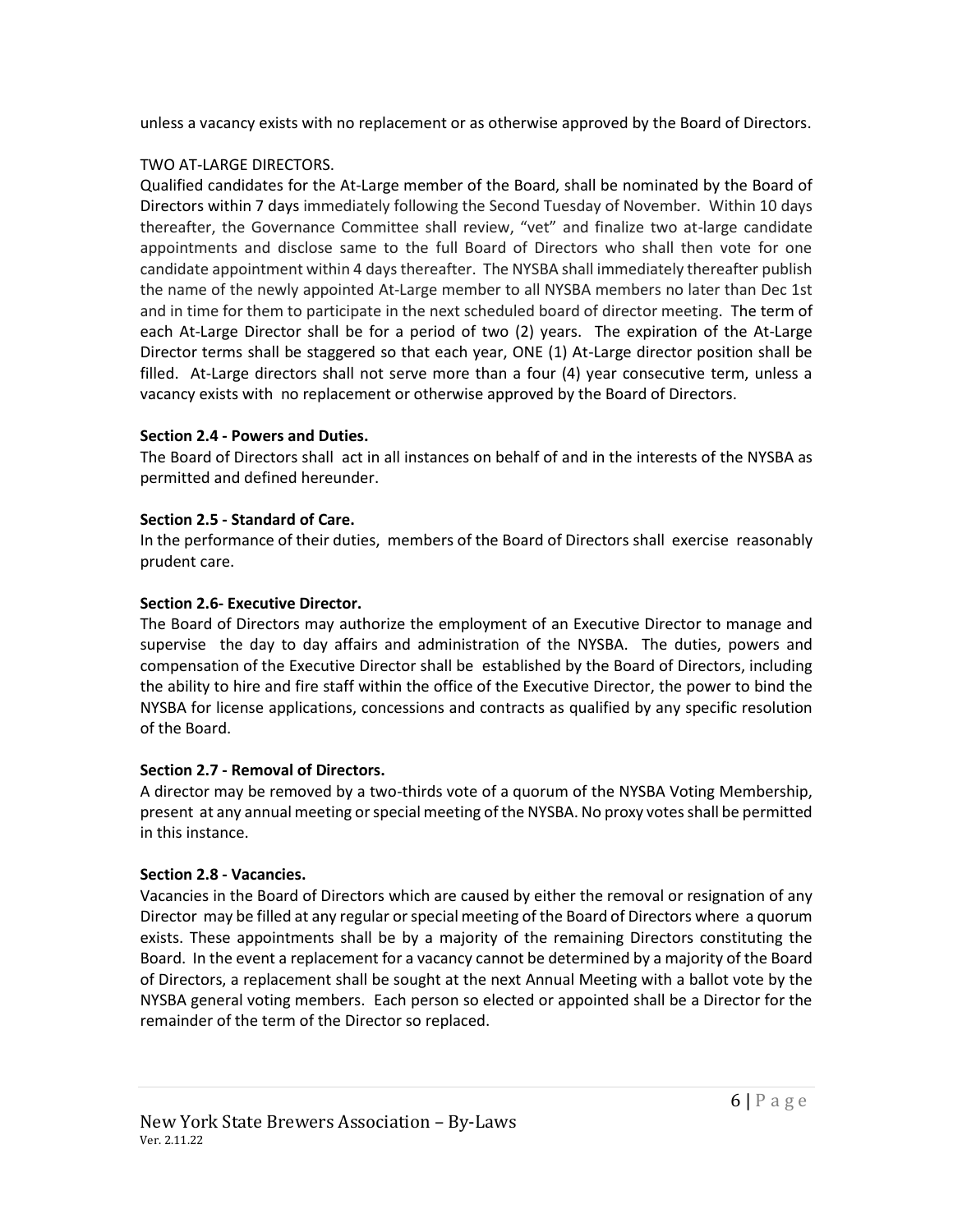### **Section 2.9 – Regular Meetings.**

The Board of Directors shall hold a Regular Meeting within 30 days after the annual General Meeting of the NYSBA membership. Following elections of any new Directors, no notice shall be necessary to the newly elected Directors of the time or place of any additional Regular or Special Meeting in order to legally constitute such meeting provided a majority of the Directors are present at such meeting. The Board of Directors may set a schedule of additional Regular Meeting(s) by resolution, and no further notice is necessary to constitute additional Regular Meetings.

## **Section 2.10 - Special Meetings.**

Special Meetings of the Board of Directors may be called by the President or by a majority of the Directors with at least three business days' notice to each director. The notice shall be handdelivered, faxed, electronically e-mailed or physically mailed and shall state the time, place and purpose of the meeting.

### **Section 2.11 - Location of Meetings.**

Meetings of the Board of Directors shall be physically held or electronically constituted at a suitable place and time convenient to the Directors,as may be designated by the Board of Directors, President or Executive Director.

### **Section 2.12 - Waiver of Notice.**

Any Director may waive notice in writing of any meeting. Moreover, attendance by a Director at any meeting of the Board of Directors shall constitute a *defacto* waiver of notice. If all the Directors are present at any other non-scheduled meeting, no prior notice shall be required for that meeting to be legally constituted, and any business may be transacted or binding votes cast at such meeting.

## **Section 2.13 - Quorum of Directors.**

At all meetings of the Board of Directors, a majority of the full Board of Directors shall constitute a quorum for the transaction of business and binding votes by the Board (ie. 6 or more directors out of a panel of 11). If, at any meeting, there shall be less than a quorum of the full board present, a majority of those present may adjourn the meeting, until such time as a quorum can be present.

#### **Section 2.14 – Director Compensation and Reimbursement.**

No Director (except the Executive Director) shall receive compensation for his or her role as a director of the NYSBA, unless approved by resolution adopted by a majority of the voting members of the NYSBA at a regular or special meeting. A Director may receive reimbursement for necessary and reasonable expenses actually incurred by the Director in the execution of his duties, following submission of those expenses to the Board. The Board of Directors shall review and approve, if appropriate, the Director's request for reimbursement of his expenses incurred in connection with a Director's duties, on no less than a quarterly basis.

## **Section 2.15 - Telephone or Electronic Communication in Lieu of Attendance.**

A Director may attend a meeting of the Board of Directors by using an electronic or telephonic communications method whereby the Director may be heard by the other members and may hear the deliberations of the other members on any matter properly brought before the Board of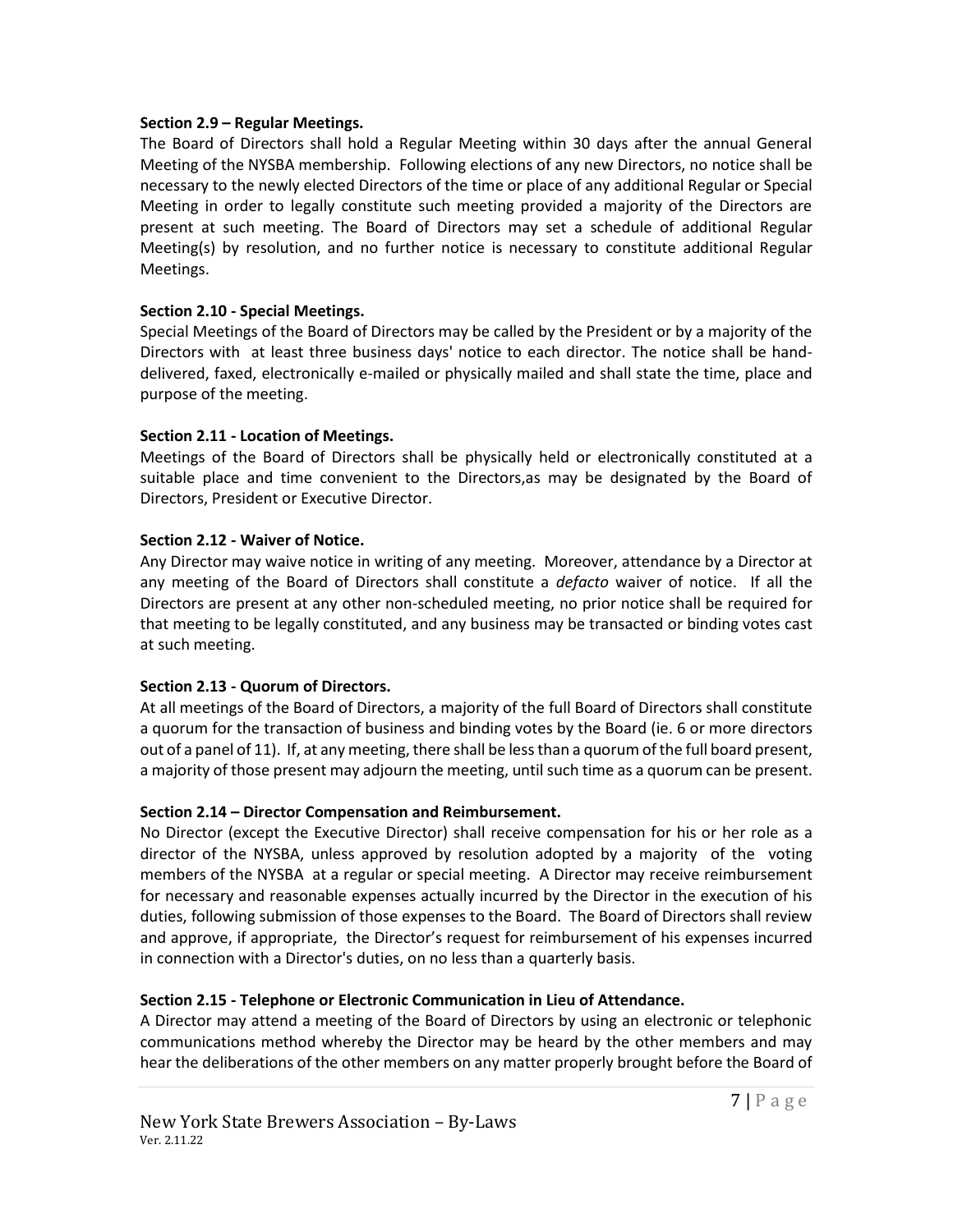Directors. The Director's vote shall be counted and the presence noted as if that Director were present in person on that particular matter.

### **Section 2.16 - Open Meetings.**

All Regular and Special Meetings of the NYSBA's Board of Directors shall be open to attendance by all members of the NYSBA or their representatives.

## **Section 2.17 - Executive Sessions.**

The Board of Directors shall hold at least one annual Executive Meeting immediately prior to each annual General Meeting of the NYSBA membership. The members of the Board of Directors may hold additional Executive or Closed Door Sessions and may restrict attendance to Board of Directors and such other persons invited by the board at a regular or special meeting thereof. Matters which may be the subject of an Executive Session may include but not be limited to:

- (a) Matters pertaining to NYSBA employees or involving the employment, promotion, discipline, or dismissal of an officer, agent, or employee of the NYSBA;
- (b) Consultation with legal counsel concerning imminent court proceedings or disputes or matters that are privileged or confidential between attorney and client;
- (c) Investigative proceedings concerning possible or actual criminal misconduct;
- (d) Matters subject to specific constitutional, statutory, or judicially imposed requirements which dictate protecting such matters from public disclosure;
- (e) Any matter which would constitute an unwarranted invasion of individual privacy if disclosed.

The chair of the Board of Directors shall announce the general matter of the discussion prior to the time the board convenes an Executive Session. The Board of Directors shall not adopt any rule or regulation during an Executive Session. A rule or regulation may only be validly adopted during a Regular or Special Meeting. The minutes of all meetings at which an Executive Session was held shall indicate that the meeting was an Executive Session and shall include the general subject matter of the session.

# **ARTICLE III**

## **NYSBA MEMBERS**

## **Section 3.1 - Annual Meeting.**

Annual meetings of NYSBA Members shall be held in a suitable location as determined by the Board of Directors on such date and time as set forth in the notice, unless otherwise agreed to by the NYSBA Members. At these meetings, the Nine Geographic Directors shall be present. If a Geographic Region Director seat remains vacant at the time of the Annual Meeting, a replacement director may be nominated and elected, if applicable, by ballot of the NYSBA Voting Members, in accordance with the provisions of Article II of the Bylaws. The NYSBA Members may transact other business as may properly come before the membership at these meetings.

## **Section 3.2 - Special Meetings.**

Special Meetings of the NYSBA may be called by the President, by a majority of the members of the Board of Directors or by NYSBA Members comprising 75 percent of the votes in the NYSBA.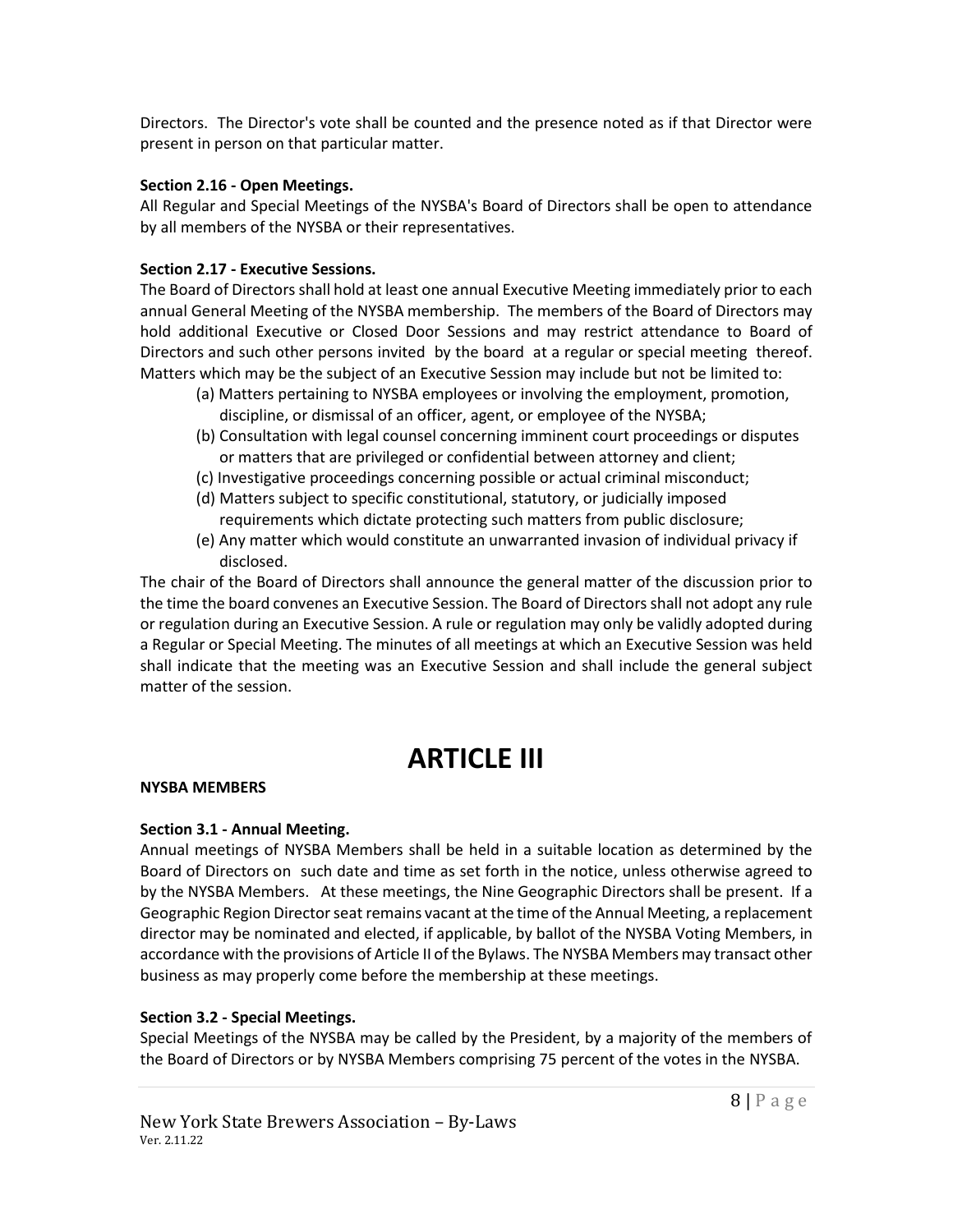## **Section 3.3 - Place of Meetings.**

Meetings of the NYSBA Members shall be held at a suitable place convenient to the NYSBA Members, as may be designated by the Board of Directors, President or Executive Director.

# **Section 3.4 - Notice of Meetings.**

The Secretary or other officer specified in the Bylaws shall cause notice to be hand delivered, electronically mailed or sent postage prepaid by United States mail to the mailing address of each NYSBA Member designated in writing by the NYSBA Member, not less than ten nor more than fifty days in advance of a meeting. No action shall be adopted at a meeting except as stated in the notice.

# **Section 3.5 - Waiver of Notice.**

Any NYSBA Member may, at any time, waive notice of any meeting of the NYSBA Members in writing, and the waiver shall be deemed equivalent to the receipt of notice.

# **Section 3.6 - Adjournment of Meeting.**

At any meeting of the NYSBA, a Majority of the NYSBA Members who are present at the meeting, either in person or by proxy, may adjourn the meeting to another time.

# **Section 3.7 - Order of Business.**

The order of business at all meetings of the NYSBA shall follow "Roberts Rules of Order" and be generally conducted as follows:

- (a) Roll call (or check-in procedure);
- (b) Proof of notice of meeting;
- (c) Reading of minutes of preceding meeting;
- (d) Reports;
- (e) Establish number and term or memberships of the Board of Directors (if required and noticed);
- (f) Election of inspectors of election (when required);
- (g) Election of Geographic Region Directors to the Board of Directors (when required);
- (h) Ratification of budget (if required and noticed);
- (i) Unfinished business; and
- (j) New Business.
- (k) Adjourn

# **Section 3.8 - Voting.**

Each registered voting member of the NYSBA shall have a single vote. Voting members may provide a written or electronic proxy to another duly registered voting member of the NYSBA to cast a vote on behalf of the non-present member, in addition to the vote of the present member. A proxy shall only be valid for the meeting (regular or special) at which the proxy is intended to be used and shall not be valid for multiple meetings. A NYSBA Brewery Member may revoke a proxy given under this section only by actual notice of revocation to the person presiding over a meeting of the NYSBA. A proxy is void if it is not in written or electronic form and dated. A proxy shall terminate automatically following one year after its issuance date and may be specifically limited to a shorter period if specifically provided.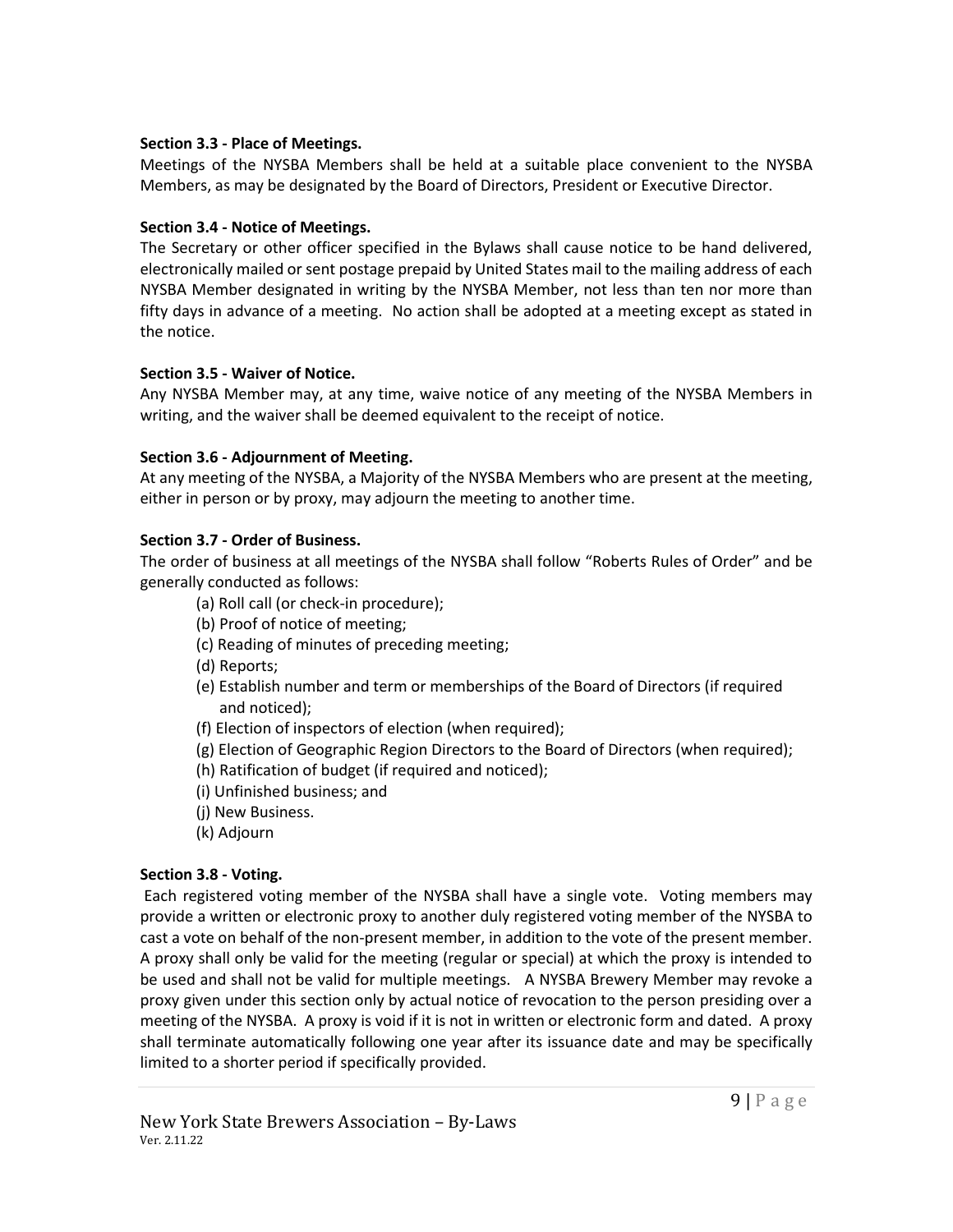### **Section 3.9 - Quorum.**

Except as otherwise limited under these Bylaws, a quorum shall constitute no less than twentyfive (25%) percent of duly registered voting members of the NYSBA that are present in person or by valid proxy at any meeting.

### **Section 3.10 - Majority Vote.**

Subject to any greater requirement detailed under these By-Laws, the majority vote of a quorum of NYSBA voting Members present in person or by proxy at any meeting of the NYSBA shall be binding upon all NYSBA Members.

### **Section 3.11 - Revocation of Membership.**

Membership in the NYSBA, may be revoked by a majority vote of the Board of Directors for nonpayment of dues, conviction of a felony or crime of moral turpitude, or willful violation of any other provision of the By-Laws or policies of the NYSBA.

# **ARTICLE IV**

#### **OFFICERS**

## **Section 4.1 - Designation.**

The principal offices of the NYSBA shall be that of the President, the Vice President, the Secretary and the Treasurer, all of whom shall be elected by the Board of Directors. The Board of Directors may also appoint assistants to the Treasurer, Secretary and any other office as it may deem necessary. The President and Vice President, shall also sit as Directors upon the Board of Directors of the NYSBA. Any two offices may be held by the same person, except that the office of President and Secretary, may not be occupied by the same person. The office of Vice President may be vacant, if not appointed by the Board.

#### **Section 4.2 - Election of Officers.**

The officers of the NYSBA shall be elected annually by a vote of the Board of Directors at an Executive Session of the Board which shall take place at or within 30 days from the annual meeting of the NYSBA. Officers of the NYSBA shall serve at the pleasure of the Board of Directors.

#### **Section 4.3 - Removal of Officers.**

Upon a majority vote of a quorum of the Board of Directors, any officer may be removed from his or her office either with or without cause. A successor may be appointed at any Regular or Special Meeting of the Board of Directors.

## **Section 4.4 - President.**

The President shall be the chief executive officer of the NYSBA. The President shall preside over all meetings of the NYSBA general Members and serve as Chairman of the Board of Directors. The President shall possess the general powers and duties which are regular and customary to the office of a President of a non-profit corporation organized under the laws of the New York State. Said powers shall include but not necessarily be limited to the power to appoint committees from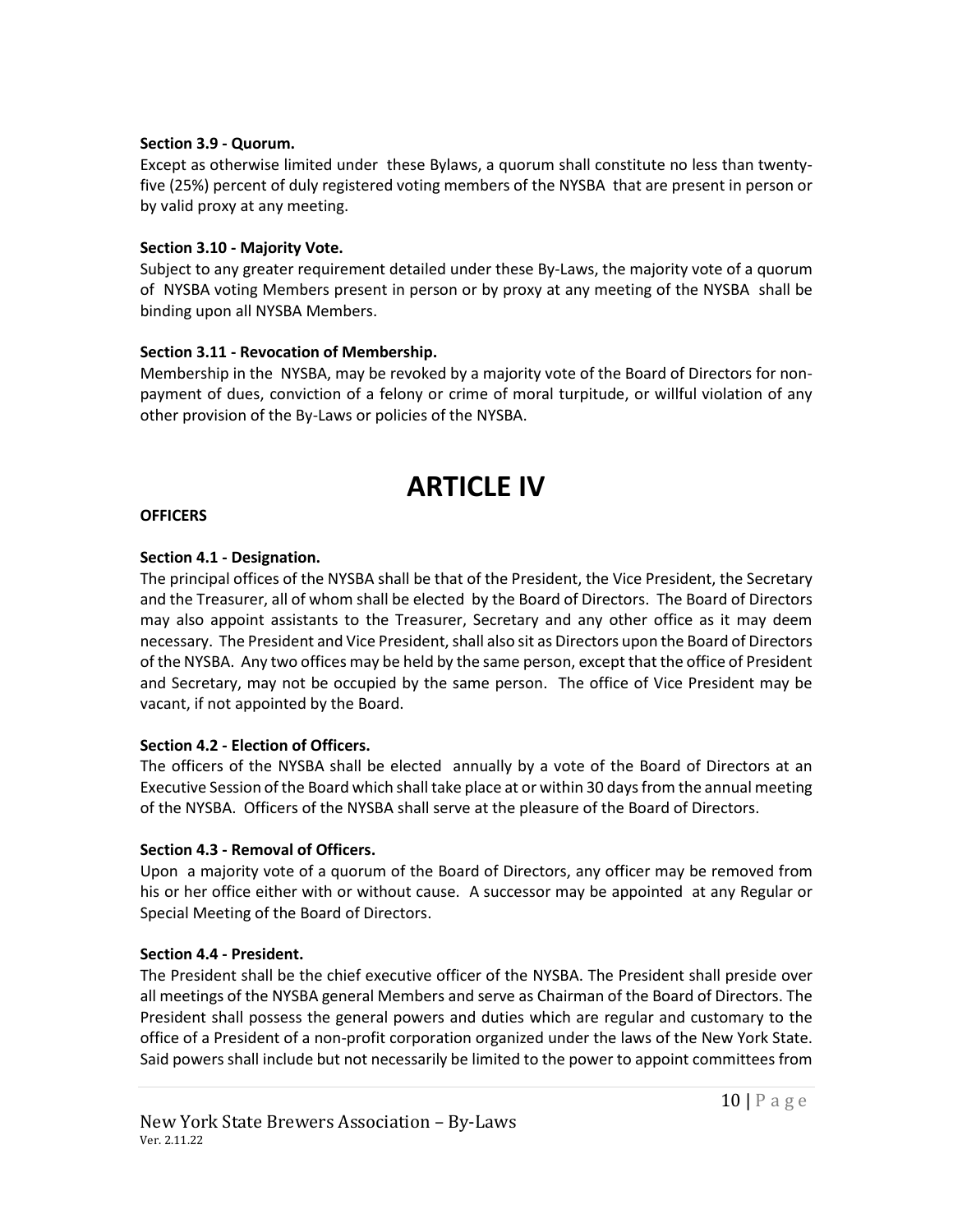among the NYSBA membership to assist in the conduct of the affairs of the NYSBA. The President may fulfill the role of Treasurer in the absence of the Treasurer. The President may cause to be prepared and may execute amendments, attested by the Secretary, to these Bylaws on behalf of the NYSBA, following the approval of the particular amendment by the NYSBA general Members or Board of Directors as may be applicable.

## **Section 4.5 - Vice President.**

The Vice President shall assume the Office of the President and perform the President's duties whenever the President is absent, disabled or has withdrawn from his or her position. If neither the President or the Vice President is capable of acting, the Board of Directors shall appoint a replacement President on an interim basis.

### **Section 4.6 - Secretary.**

The Secretary shall keep and record the Minutes of all meetings of the NYSBA general membership and the meetings of the Board of Directors. The Secretary shall keep a Roster of all members of the NYSBA. The Secretary shall have charge of the NYSBA's books and papers as the Board of Directors may direct and shall perform all of the duties that are regular and customary to the office of Secretary of a non-profit corporation organized under the laws of the New York State. The Secretary shall prepare and electronically or physically mail all notices of meetings to the members of NYSBA. The Secretary shall file the Annual Corporation papers with the state.

### **Section 4.7 - Treasurer.**

The Treasurer shall maintain detailed and accurate records of all receipts, disbursements and balances for each depository account of the NYSBA. The Treasurer shall open, close and maintain depository accounts as directed by the Board of Directors. The Treasurer shall perform all the regular and customary duties incident to the office of Treasurer of a non-profit corporation organized under the laws of the New York State. The Treasurer shall prepare for ratification by the Board of Directors and the general voting membership, an Annual Budget, Annual Income Statement, Annual Balance Sheet. The Treasurer shall also prepare or assist in the preparation of, an Annual Income Tax Return as may be required by the State and Federal government

#### **Section 4.8 - Compensation.**

No Officer shall receive compensation for his or her role as an Officer of the NYSBA, unless approved by resolution adopted by a majority of the voting members of the NYSBA at a regular or special meeting. An Officer may receive reimbursement for necessary and reasonable expenses actually incurred of no more than \$500.00 per annum, unless otherwise approved by a majority of the Member of the NYSBA at its Annual Meeting. Said permitted expenses incurred in connection with an Officer's duties shall be defined in writing by the Board of Directors, and ratified by the general voting members of the NYSBA each year at the annual meeting.

# **ARTICLE V**

#### **RECORDS**

#### **Section 5.1 - Records.**

The NYSBA shall maintain records of its financial, tax and administrative matters for a period of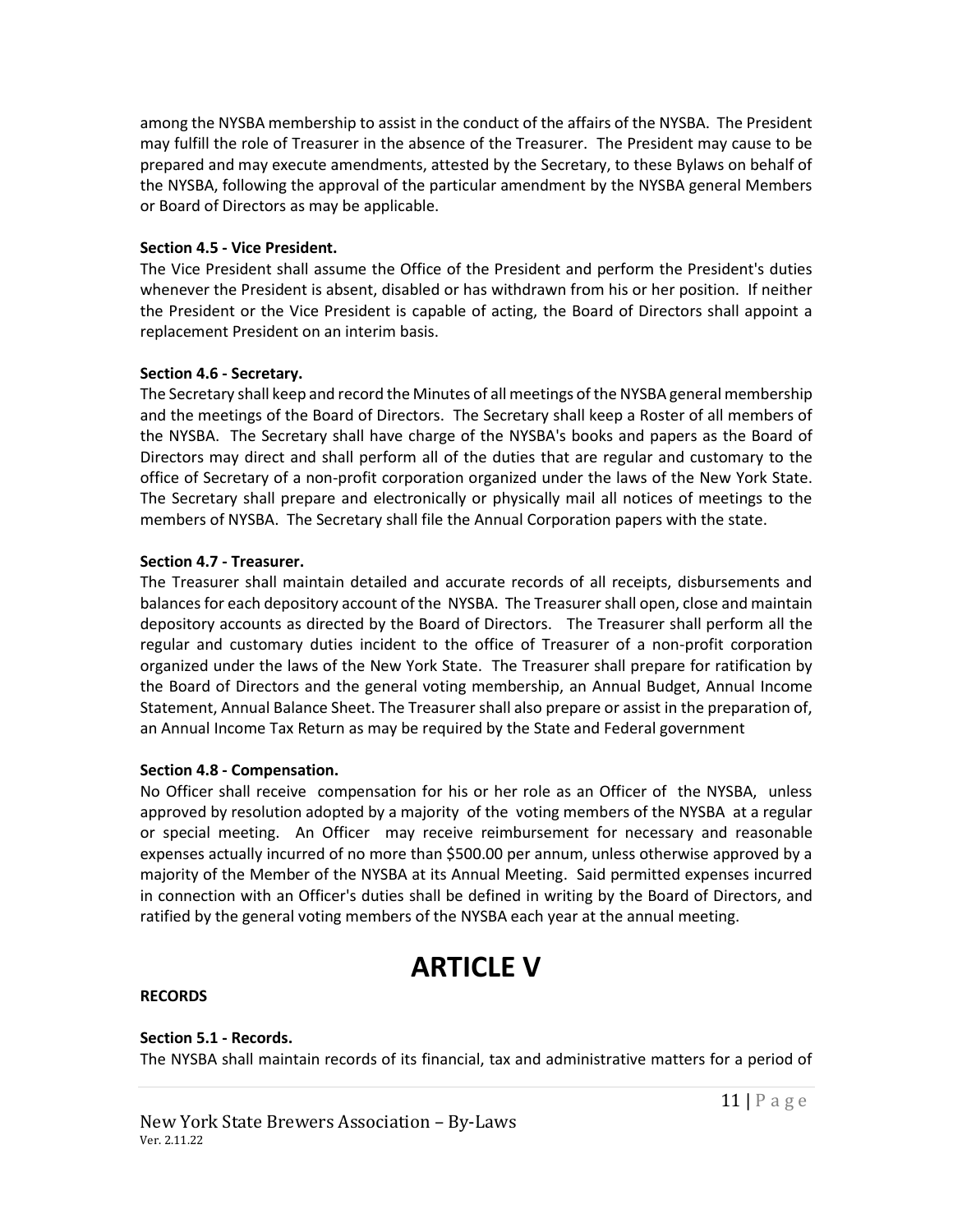no less than 3 years. Members of the NYSBA shall have the right with sufficient advance notice of no less than 30 days and during regular and customary business office hours to inspect the records at a place convenient to the administrative office of the NYSBA. Copies may be made at the expense of the person or entity seeking to obtain such copies.

# **ARTICLE VI**

## **COMMITTEES**

## **Section 6.1 - Committee Formation.**

The Board of Directors may, from time to time, form and appoint committees as it may deem proper, and may prescribe the functions and membership of such other committee. The Board President appoints all committee chairs. Each committee shall include one current Board of Director's member.

# **Section 6.2 - Meetings.**

Meetings of the individual committees may be held at such time and place as may be determined by a majority of the committee, by the Chair, or by the Board of Directors. Notice of meetings shall be given to the committee's members at least five (5) working days in advance of the meeting unless all members agree to a shorter notification. A majority of the committee's membership shall constitute a quorum.

# **Section 6.3 - Executive Committee.**

The President is the chair of the Executive Committee, which shall include the other elected officers of the Board and the Executive Director and Last Sitting President. The Executive Committee is responsible for initially investigating and proposing a course of action with regard to Human Resource issues, Code of Conduct matters and Disciplinary or Emergency actions that may arise and potentially require legal advice. The Executive Committee will then present as necessary to the full Board of Directors any resolution or proposal for full discussion and final determination.

# **Section 6.4 - Governance Committee**

The Vice President and the Secretary are the co-chairs of the Governance Committee, which shall include two other Directors of the Board, one of which may be an At-Large Director position and the Executive Director. The Governance Committee is responsible for reviewing and proposing changes to applicable NYSBA Policy language, conducting the Annual Elections and vetting potential candidates for At-Large Director positions in addition to proposing changes to the By-Laws and Policies of the NYSBA.

## **Section 6.5 - Finance Committee.**

The Treasurer is chair of the Finance Committee, which includes at least two other Board members. The Finance Committee is responsible for developing and reviewing fiscal procedures, creating an annual budget, and other fiscal duties as assigned by the Board of Director's. The Board must approve the budget annually. The financial records of the Association are public information and shall be made available to regular and Board of Director's members upon request.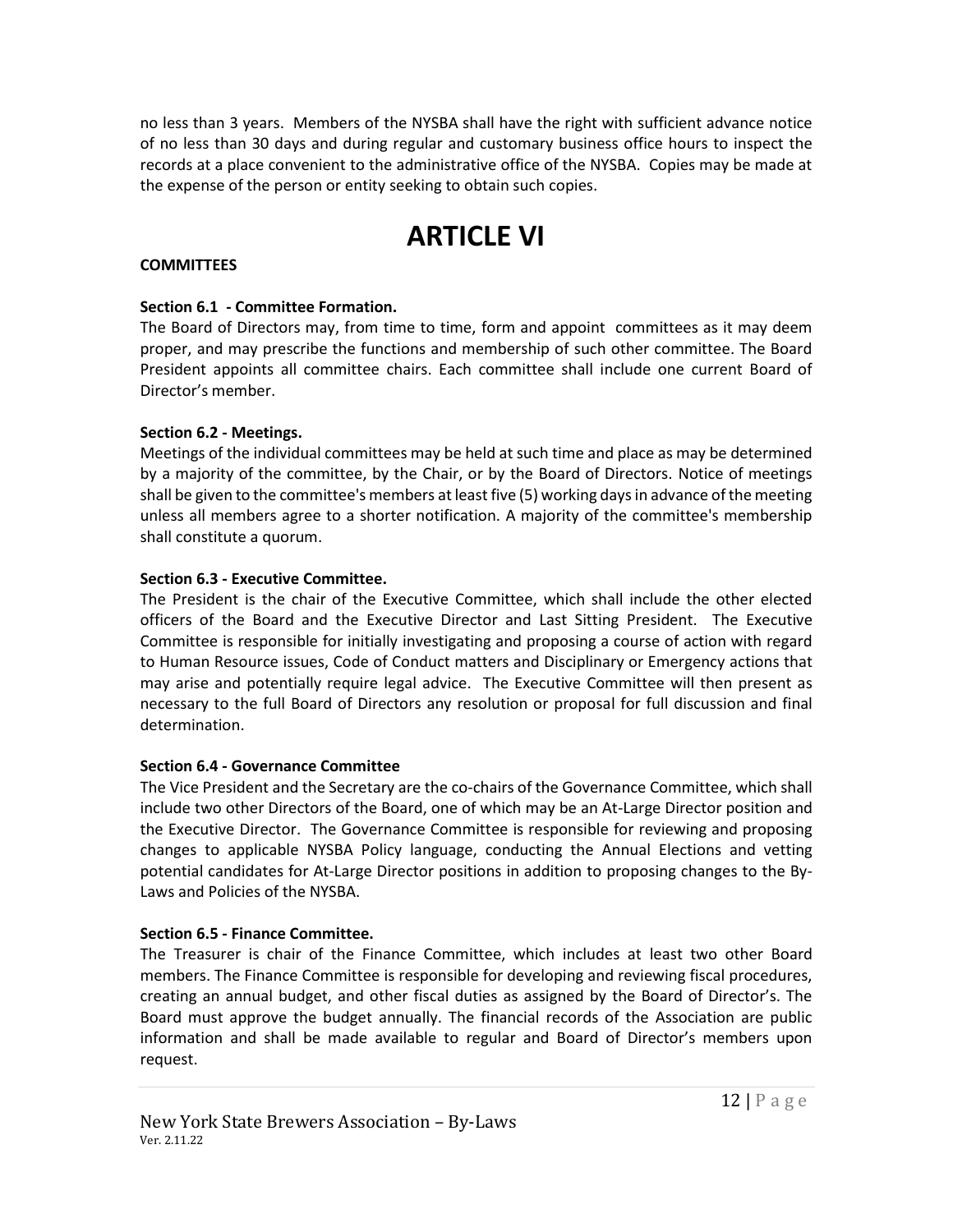# **ARTICLE VII**

### **MISCELLANEOUS**

### **Section 7.1 - Notices.**

All notices for the NYSBA or the Board of Directors shall be delivered to the office of the Executive Director, or, if there is no Executive Director, to the office of the NYSBA, or to such other address as the Board of Directors may designate by written notice to all NYSBA Members. Except as otherwise provided, all notices to any NYSBA Member shall be sent to the NYSBA Member's electronic address as it appears in the records of the NYSBA. All notices shall be deemed to have been given when electronically mailed, except notices of changes of address, which shall be deemed to have been given when received.

## **Section 7.2 - Fiscal Year.**

The Board of Directors shall establish the fiscal year of the NYSBA.

## **Section 7.3 – Procurement Policy.**

A Procurement Policy shall be maintained by the NYSBA and followed in connection with work and services valued in excess of \$10,000.00. The Procurement Policy shall be reviewed annually and updated annually as necessary by recommendation of the Governance Committee and approved by a majority of the Board of Directors.

#### **Section 7.4 – Code of Conduct Policy.**

A Code of Conduct shall be maintained and published by NYSBA and apply to all members of the NYSBA including its Board of Directors, Officers, Employees, Contractors and General Membership as defined in Article I hereof. The Code of Conduct shall be reviewed and updated annually as necessary by recommendation of the Governance Committee. There shall be a Code of Conduct Compliant Procedure Policy that provides guidance on how to receive, examine, investigate and resolve complaints that are submitted in connection with any alleged violation of the Code of Conduct. Findings of any determination (Final Decision) shall be weighed and rendered by the Board of Directors and the Final Decision shall be entered within the minutes of the Board of Directors in accordance with the aforementioned adopted policies.

#### **Section 7.5 - Waiver.**

No restriction, condition, obligation or provision contained in these Bylaws shall be deemed to have been abrogated or waived by reason of any failure to enforce the same, irrespective of the number of violations or breaches which may occur.

## **Section 7.6 - Office.**

The principal office of the NYSBA shall be at such place as the Board of Directors may from time to time designate.